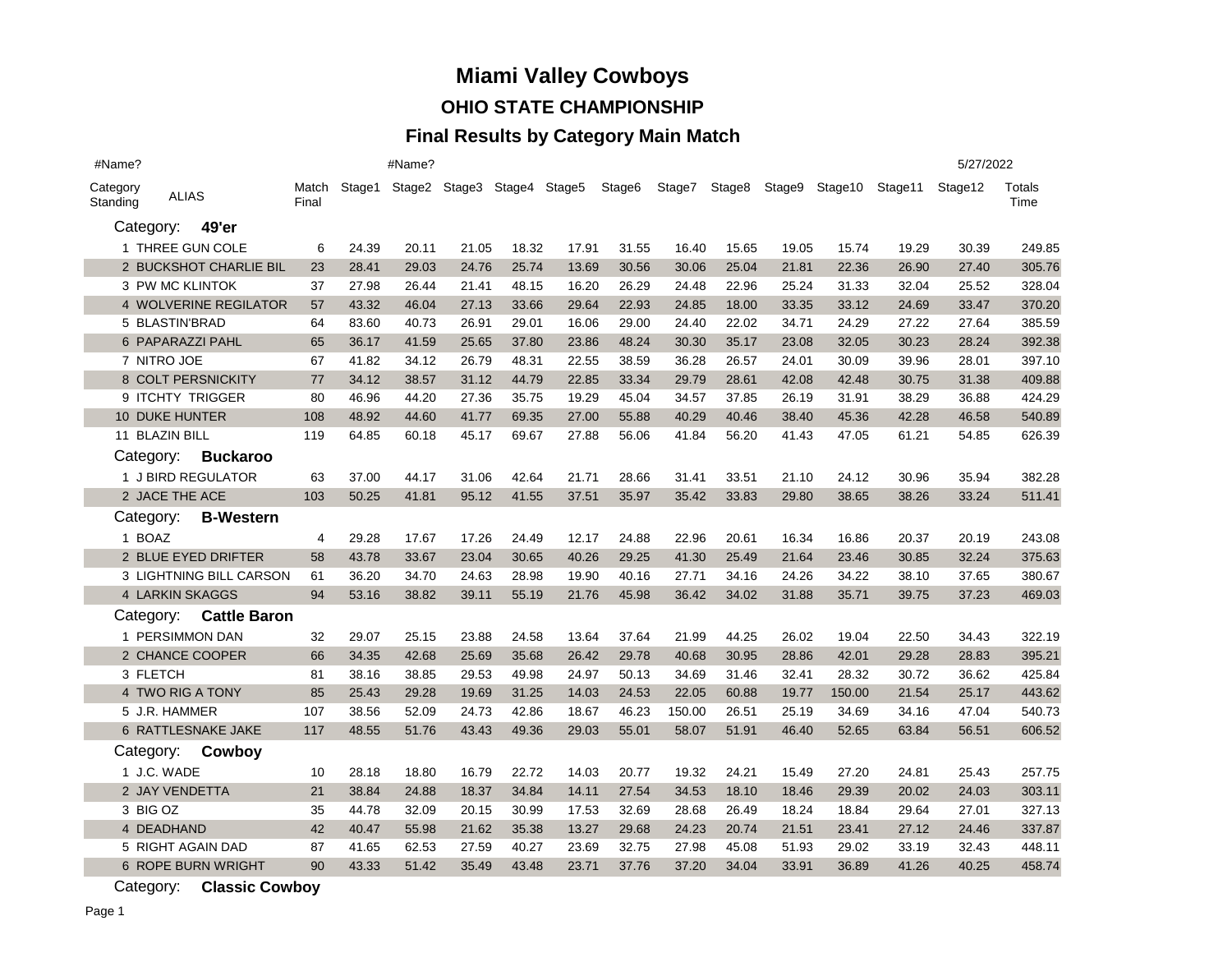#### **Final Results by Category Main Match**

| #Name?                               |                           |                |       | #Name? |       |       |                                    |        |       |       |       |       |                                      | 5/27/2022 |                       |
|--------------------------------------|---------------------------|----------------|-------|--------|-------|-------|------------------------------------|--------|-------|-------|-------|-------|--------------------------------------|-----------|-----------------------|
| Category<br>Standing                 | <b>ALIAS</b>              | Match<br>Final |       |        |       |       | Stage1 Stage2 Stage3 Stage4 Stage5 | Stage6 |       |       |       |       | Stage7 Stage8 Stage9 Stage10 Stage11 | Stage12   | <b>Totals</b><br>Time |
|                                      | 1 LOCO LEADSLINGER        |                |       | 27.21  | 20.38 | 25.17 | 15.39                              | 24.71  | 21.63 | 20.27 | 18.61 | 19.86 | 21.57                                | 25.56     | 269.61                |
|                                      | 2 BIG SIX HENDEERSON      | 40             | 34.79 | 34.52  | 26.01 | 28.83 | 18.16                              | 35.76  | 25.57 | 26.52 | 24.73 | 23.33 | 28.23                                | 27.86     | 334.31                |
| 3 BAD BRASS                          |                           | 46             | 32.59 | 30.89  | 24.33 | 30.86 | 21.82                              | 27.86  | 28.01 | 25.90 | 26.27 | 23.67 | 32.94                                | 35.69     | 340.83                |
|                                      | 4 LEVER ACTION LANDON     | 60             | 31.84 | 28.57  | 28.58 | 40.07 | 20.12                              | 38.20  | 29.27 | 50.88 | 26.56 | 27.01 | 30.70                                | 28.68     | 380.48                |
|                                      | Category: Classic Cowgirl |                |       |        |       |       |                                    |        |       |       |       |       |                                      |           |                       |
|                                      | 1 CAYENNE KAY             | 88             | 43.39 | 40.82  | 33.37 | 38.25 | 25.40                              | 48.97  | 38.55 | 37.62 | 34.75 | 33.22 | 39.22                                | 38.34     | 451.90                |
|                                      | Category: Cowgirl         |                |       |        |       |       |                                    |        |       |       |       |       |                                      |           |                       |
|                                      | 1 KANSHEE PICK'EM         | 112            | 51.19 | 48.26  | 47.93 | 50.89 | 18.27                              | 42.72  | 33.21 | 38.79 | 27.13 | 24.87 | 33.26                                | 150.00    | 566.52                |
| Category:                            | <b>Duelist</b>            |                |       |        |       |       |                                    |        |       |       |       |       |                                      |           |                       |
|                                      | 1 SIXGUN SCHWABY          | 12             | 23.55 | 27.73  | 20.03 | 23.34 | 14.18                              | 22.71  | 21.32 | 18.77 | 20.90 | 19.17 | 21.63                                | 24.74     | 258.07                |
| 2 POCONO                             |                           | 44             | 29.84 | 42.01  | 24.54 | 31.37 | 18.22                              | 32.56  | 29.11 | 30.52 | 22.68 | 25.05 | 27.61                                | 26.33     | 339.84                |
| 3 DOC EELLS                          |                           | 45             | 27.49 | 43.57  | 24.13 | 29.90 | 23.15                              | 29.81  | 25.54 | 22.70 | 32.66 | 24.59 | 24.99                                | 31.90     | 340.43                |
|                                      | 4 BUCKAROO BUBBA          | 49             | 34.49 | 38.98  | 27.97 | 31.16 | 18.01                              | 30.95  | 30.16 | 27.84 | 22.60 | 26.48 | 31.17                                | 29.45     | 349.26                |
|                                      | 5 LA PORTE LEFTY          |                |       | 39.11  | 29.38 | 32.45 | 21.19                              | 32.67  | 33.15 | 29.49 | 28.72 | 26.86 | 29.85                                | 30.72     | 367.79                |
| 6 DOC WARD                           | 120                       | 55.50          | 61.67 | 44.74  | 60.74 | 60.09 | 75.64                              | 45.97  | 65.45 | 46.45 | 43.27 | 55.89 | 44.20                                | 659.61    |                       |
| Category:                            | <b>Elder Statesman</b>    |                |       |        |       |       |                                    |        |       |       |       |       |                                      |           |                       |
|                                      | 1 RIVERVIEW RATTLER       | 15             | 23.88 | 27.91  | 18.64 | 34.55 | 12.46                              | 23.28  | 20.35 | 17.83 | 20.34 | 20.33 | 28.78                                | 22.01     | 270.36                |
| 2 LUCKY 13                           |                           | 16             | 29.34 | 22.32  | 17.69 | 45.51 | 11.73                              | 24.21  | 21.59 | 18.10 | 16.82 | 18.29 | 20.42                                | 27.07     | 273.09                |
|                                      | 3 KID DROVER              | 30             | 26.52 | 29.33  | 29.17 | 24.31 | 15.46                              | 43.31  | 25.66 | 19.13 | 23.25 | 19.69 | 31.55                                | 31.26     | 318.64                |
|                                      | 4 COYOTE KID MIKE         | 51             | 36.55 | 41.05  | 31.53 | 29.81 | 16.28                              | 34.47  | 34.22 | 24.78 | 27.25 | 28.79 | 26.93                                | 26.15     | 357.81                |
|                                      | 5 JOHNNY SHILOH           | 52             | 33.46 | 35.55  | 28.01 | 34.78 | 20.29                              | 32.31  | 32.13 | 27.86 | 26.82 | 29.41 | 28.41                                | 29.90     | 358.93                |
|                                      | <b>6 CRABBY HAYES</b>     | 73             | 30.89 | 46.78  | 25.09 | 29.80 | 30.51                              | 31.31  | 28.25 | 26.89 | 39.32 | 32.49 | 37.11                                | 45.93     | 404.37                |
|                                      | 7 BROKE KNEE DAN          | 86             | 42.05 | 37.79  | 43.84 | 31.45 | 60.76                              | 40.47  | 30.67 | 28.88 | 27.47 | 30.77 | 40.10                                | 31.44     | 445.69                |
|                                      | 8 BROKE N' WEST           | 98             | 39.56 | 42.64  | 33.16 | 47.08 | 28.96                              | 71.76  | 38.93 | 32.70 | 34.06 | 37.56 | 37.71                                | 51.55     | 495.67                |
|                                      | 9 DEATHWIND               | 100            | 51.88 | 39.22  | 31.58 | 44.92 | 39.94                              | 52.21  | 54.11 | 33.88 | 35.05 | 41.11 | 41.26                                | 36.95     | 502.11                |
|                                      | 10 WILBUR GREEN REXROA    | 102            | 45.39 | 50.11  | 42.06 | 46.34 | 23.46                              | 41.50  | 38.40 | 36.46 | 43.87 | 44.32 | 54.66                                | 42.60     | 509.17                |
| Category:                            | Frontiersman              |                |       |        |       |       |                                    |        |       |       |       |       |                                      |           |                       |
|                                      | 1 CRAZYCRYDER             | 25             | 26.78 | 24.24  | 26.89 | 27.22 | 17.36                              | 26.07  | 33.90 | 22.62 | 21.44 | 21.45 | 24.24                                | 39.11     | 311.32                |
|                                      | 2 SLOW POKE SMITH         | 97             | 40.93 | 50.57  | 43.68 | 42.84 | 27.32                              | 41.03  | 47.36 | 37.17 | 32.64 | 38.75 | 43.48                                | 39.78     | 485.55                |
|                                      | 3 BOONIE YOUNG            | 116            | 59.07 | 48.36  | 55.79 | 52.95 | 50.19                              | 49.61  | 43.94 | 58.66 | 32.38 | 59.12 | 36.98                                | 37.04     | 584.09                |
| Category:                            | <b>Frontier Cartridge</b> |                |       |        |       |       |                                    |        |       |       |       |       |                                      |           |                       |
|                                      | 1 MONEY BAGS MATHIAS      | 18             | 23.95 | 30.31  | 19.71 | 25.86 | 19.24                              | 24.02  | 26.89 | 20.52 | 22.38 | 20.94 | 23.02                                | 22.53     | 279.37                |
|                                      | 2 BIG'UN BRUCE            | 47             | 31.33 | 42.65  | 23.91 | 34.14 | 16.78                              | 28.21  | 32.01 | 25.00 | 24.68 | 23.97 | 30.99                                | 27.43     | 341.10                |
|                                      | 3 CRAZY MINGO             | 71             | 35.88 | 38.57  | 26.87 | 33.38 | 20.60                              | 34.76  | 30.50 | 35.55 | 25.31 | 28.90 | 40.46                                | 51.21     | 401.99                |
| Category: Frontier Cartridge Duelist |                           |                |       |        |       |       |                                    |        |       |       |       |       |                                      |           |                       |
|                                      | 1 BOSS OUTLAW             | 20             | 25.23 | 25.22  | 24.91 | 27.62 | 35.29                              | 23.57  | 21.46 | 20.02 | 18.65 | 26.24 | 24.56                                | 22.43     | 295.20                |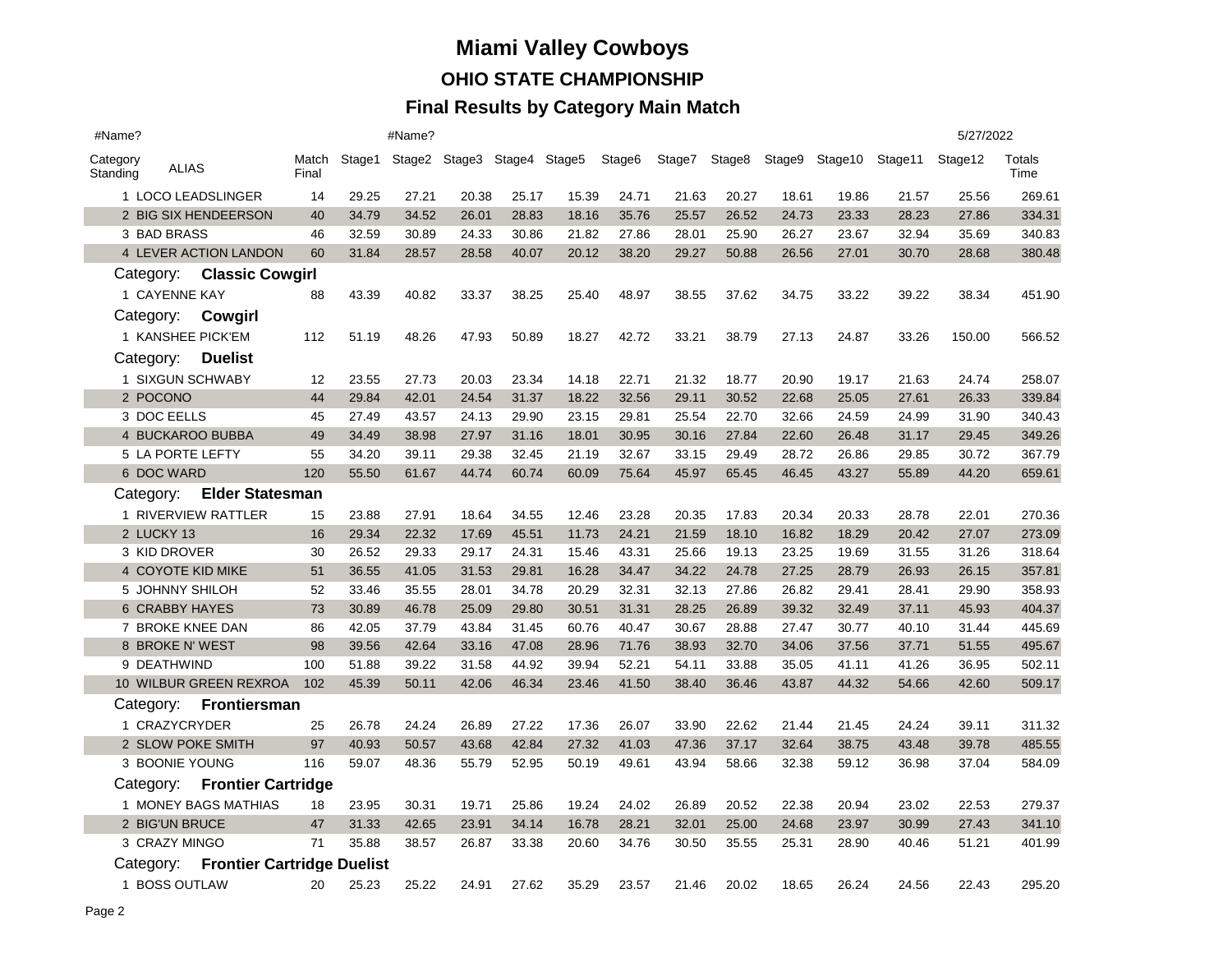#### **Final Results by Category Main Match**

| #Name?                          |                  |                                         |                |       | #Name? |       |       |                                           |       |        |       |       |                       |         | 5/27/2022 |                |
|---------------------------------|------------------|-----------------------------------------|----------------|-------|--------|-------|-------|-------------------------------------------|-------|--------|-------|-------|-----------------------|---------|-----------|----------------|
| Category<br>Standing            | <b>ALIAS</b>     |                                         | Match<br>Final |       |        |       |       | Stage1 Stage2 Stage3 Stage4 Stage5 Stage6 |       | Stage7 |       |       | Stage8 Stage9 Stage10 | Stage11 | Stage12   | Totals<br>Time |
|                                 | 2 BUFFALO DICK   |                                         | 76             | 38.52 | 35.52  | 32.55 | 38.96 | 21.48                                     | 36.72 | 37.40  | 31.56 | 29.07 | 30.58                 | 36.41   | 38.10     | 406.87         |
|                                 | 3 PRAIRIE DAWG   |                                         | 109            | 57.43 | 51.50  | 41.57 | 58.30 | 26.52                                     | 46.41 | 39.49  | 41.09 | 50.52 | 46.15                 | 43.66   | 46.61     | 549.25         |
|                                 |                  | Category: Frontier Cartridge gunfighter |                |       |        |       |       |                                           |       |        |       |       |                       |         |           |                |
|                                 |                  | 1 WOODY SHOOTEM                         | 26             | 29.14 | 31.76  | 22.36 | 28.80 | 19.34                                     | 28.10 | 31.90  | 23.25 | 20.12 | 20.47                 | 24.87   | 31.65     | 311.76         |
|                                 |                  | 2 STONE CREEK DRIFTER                   | 29             | 49.71 | 35.49  | 19.38 | 26.58 | 15.17                                     | 24.53 | 26.30  | 21.15 | 18.93 | 21.71                 | 31.47   | 27.42     | 317.84         |
|                                 |                  | 3 JOHNNY LONGPANTS                      | 39             | 27.74 | 30.15  | 31.09 | 29.44 | 18.47                                     | 27.59 | 26.44  | 23.13 | 25.26 | 33.65                 | 33.50   | 23.95     | 330.41         |
|                                 | 4 SNUFFY JOHN    |                                         | 56             | 42.66 | 32.74  | 25.90 | 33.59 | 18.12                                     | 39.63 | 29.71  | 31.09 | 22.58 | 22.94                 | 37.06   | 33.77     | 369.79         |
| <b>Grande Dame</b><br>Category: |                  |                                         |                |       |        |       |       |                                           |       |        |       |       |                       |         |           |                |
|                                 | 1 HONEY B. QUICK |                                         | 24             | 27.21 | 30.75  | 21.42 | 29.93 | 19.24                                     | 29.31 | 24.35  | 23.16 | 25.14 | 23.27                 | 26.23   | 26.31     | 306.32         |
|                                 | 2 CHICA          |                                         | 101            | 47.88 | 62.06  | 31.84 | 44.76 | 21.86                                     | 50.59 | 39.80  | 32.83 | 32.26 | 35.17                 | 63.34   | 42.79     | 505.18         |
|                                 | 3 MILLIE NELSON  |                                         | 111            | 53.17 | 65.43  | 45.07 | 60.73 | 32.21                                     | 55.69 | 42.86  | 40.28 | 36.74 | 41.12                 | 41.28   | 45.42     | 560.00         |
|                                 |                  | Category: Gunfighter                    |                |       |        |       |       |                                           |       |        |       |       |                       |         |           |                |
|                                 |                  | 1 THE CUMBERLAND KID                    | $\mathbf{1}$   | 19.05 | 18.36  | 15.02 | 19.62 | 8.99                                      | 20.76 | 18.28  | 14.35 | 12.76 | 14.18                 | 17.28   | 21.78     | 200.43         |
|                                 | 2 PREACHERMAN    |                                         | 34             | 29.51 | 28.78  | 28.50 | 31.22 | 28.22                                     | 26.48 | 25.38  | 21.36 | 21.00 | 32.39                 | 22.99   | 30.48     | 326.31         |
|                                 | 3 PHILBILLY      |                                         | 118            | 54.38 | 57.71  | 56.93 | 62.01 | 30.52                                     | 49.55 | 77.59  | 43.44 | 37.54 | 46.14                 | 53.07   | 57.19     | 626.07         |
|                                 | Category:        | <b>EI PATRON</b>                        |                |       |        |       |       |                                           |       |        |       |       |                       |         |           |                |
|                                 | 1 DARBY          |                                         | 54             | 28.99 | 37.62  | 24.13 | 31.51 | 26.70                                     | 26.95 | 39.78  | 31.07 | 22.37 | 24.88                 | 30.70   | 42.18     | 366.88         |
|                                 | 2 DRY FIRE       |                                         | 62             | 29.88 | 38.20  | 24.47 | 42.15 | 24.86                                     | 28.35 | 26.64  | 25.48 | 34.07 | 24.29                 | 32.86   | 50.20     | 381.45         |
|                                 | 3 RODENT         |                                         | 114            | 58.35 | 45.86  | 46.19 | 49.08 | 25.60                                     | 54.00 | 37.47  | 47.87 | 49.20 | 46.67                 | 60.22   | 60.43     | 580.94         |
|                                 | Category:        | Lady 49'er                              |                |       |        |       |       |                                           |       |        |       |       |                       |         |           |                |
|                                 | 1 HONEY BUNNY    |                                         | 93             | 42.57 | 42.66  | 31.27 | 41.19 | 20.44                                     | 45.81 | 39.22  | 43.41 | 30.28 | 36.94                 | 50.34   | 41.95     | 466.08         |
|                                 |                  | 2 LONG BARREL CHERYL                    | 96             | 40.67 | 58.11  | 38.81 | 51.61 | 21.58                                     | 38.49 | 43.47  | 34.54 | 36.45 | 34.79                 | 41.76   | 44.15     | 484.43         |
|                                 |                  | 3 MICHELE MAYHEM                        | 99             | 39.08 | 53.68  | 60.91 | 40.14 | 22.42                                     | 46.60 | 50.53  | 34.11 | 35.67 | 41.91                 | 36.41   | 36.19     | 497.65         |
|                                 | 4 SCARLETT ROSE  |                                         | 113            | 47.54 | 64.10  | 38.49 | 55.86 | 37.62                                     | 46.51 | 53.32  | 49.16 | 50.38 | 40.88                 | 42.91   | 44.19     | 570.96         |
|                                 | 5 KAT MCKAY      |                                         | 123            | 84.56 | 71.57  | 56.55 | 64.71 | 44.77                                     | 56.89 | 64.74  | 49.69 | 70.47 | 99.66                 | 69.27   | 74.48     | 807.36         |
|                                 |                  | Category: Lady B-Western                |                |       |        |       |       |                                           |       |        |       |       |                       |         |           |                |
|                                 |                  | 1 PINKY BUSCADERO                       | 69             | 43.43 | 39.66  | 28.83 | 38.45 | 19.17                                     | 36.91 | 32.68  | 28.99 | 34.36 | 31.68                 | 31.16   | 33.45     | 398.77         |
|                                 | 2 VIX-N          |                                         | 79             | 44.53 | 40.91  | 34.98 | 38.80 | 22.26                                     | 51.40 | 31.43  | 32.04 | 29.28 | 27.65                 | 31.41   | 37.70     | 422.39         |
|                                 |                  | Category: Lady Duelist                  |                |       |        |       |       |                                           |       |        |       |       |                       |         |           |                |
|                                 | 1 TURKEY LEGS    |                                         | 31             | 36.74 | 36.95  | 20.33 | 31.26 | 15.22                                     | 36.79 | 23.07  | 22.16 | 29.41 | 21.54                 | 23.28   | 25.06     | 321.81         |
|                                 | 2 BLUE HARE      |                                         | 115            | 48.83 | 58.13  | 43.75 | 49.41 | 33.47                                     | 64.94 | 47.02  | 57.42 | 44.93 | 41.60                 | 44.87   | 48.43     | 582.80         |
|                                 |                  | Category: Lady Frontier Cartridge       |                |       |        |       |       |                                           |       |        |       |       |                       |         |           |                |
|                                 | 1 MO BETTA       |                                         | 53             | 32.04 | 39.56  | 25.29 | 34.05 | 15.81                                     | 35.50 | 33.19  | 25.89 | 25.46 | 25.61                 | 38.27   | 35.55     | 366.22         |
|                                 | 2 D A DONNA      |                                         | 121            | 79.79 | 72.88  | 53.88 | 81.31 | 35.63                                     | 80.16 | 74.09  | 52.78 | 80.76 | 59.37                 | 51.02   | 68.48     | 790.15         |
|                                 |                  |                                         |                |       |        |       |       |                                           |       |        |       |       |                       |         |           |                |

Category: **Lady Gunfighter**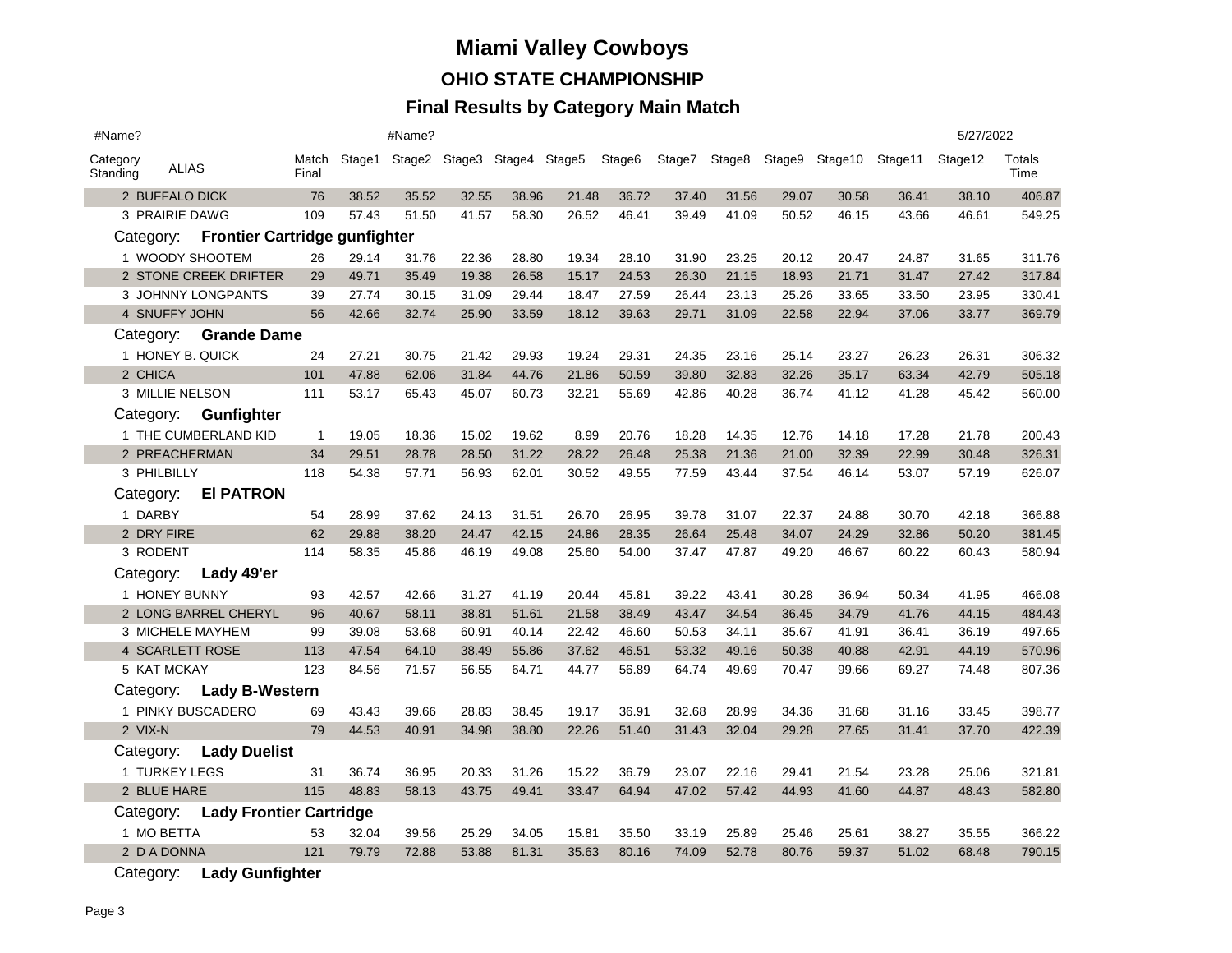#### **Final Results by Category Main Match**

| #Name?                       |                        |                             |                |       | #Name? |       |       |                                           |        |        |       |       |       |                                       | 5/27/2022 |                |
|------------------------------|------------------------|-----------------------------|----------------|-------|--------|-------|-------|-------------------------------------------|--------|--------|-------|-------|-------|---------------------------------------|-----------|----------------|
| Category<br>Standing         | <b>ALIAS</b>           |                             | Match<br>Final |       |        |       |       | Stage1 Stage2 Stage3 Stage4 Stage5 Stage6 |        | Stage7 |       |       |       | Stage8 Stage9 Stage10 Stage11 Stage12 |           | Totals<br>Time |
|                              | 1 CLEMENTINE VALENTINE |                             |                | 29.12 | 39.01  | 23.67 | 27.15 | 14.86                                     | 29.19  | 32.82  | 28.80 | 25.63 | 23.24 | 24.74                                 | 28.93     | 327.16         |
|                              | 2 ANGIE OAKLEY         |                             | 72             | 36.26 | 32.54  | 22.91 | 46.51 | 25.53                                     | 50.23  | 36.69  | 31.72 | 22.06 | 30.33 | 41.93                                 | 25.35     | 402.06         |
|                              | 3 CALAMITEE            |                             | 105            | 41.24 | 48.25  | 38.05 | 46.51 | 37.70                                     | 39.57  | 61.92  | 40.90 | 34.17 | 35.69 | 68.19                                 | 39.84     | 532.03         |
|                              |                        | Category: Lady Senior       |                |       |        |       |       |                                           |        |        |       |       |       |                                       |           |                |
|                              | 1 BO DARLIN            |                             | 82             | 51.26 | 39.27  | 30.88 | 40.51 | 19.59                                     | 58.79  | 46.16  | 24.98 | 28.77 | 28.08 | 31.24                                 | 30.90     | 430.43         |
|                              |                        | 2 SASSY SOUTHPAW            | 84             | 38.80 | 34.86  | 30.91 | 40.65 | 24.92                                     | 36.19  | 41.91  | 29.32 | 38.63 | 34.44 | 32.92                                 | 49.39     | 432.94         |
| Category: Lady Silver Senior |                        |                             |                |       |        |       |       |                                           |        |        |       |       |       |                                       |           |                |
|                              | 1 LAINEY MAE           |                             | 89             | 48.18 | 47.79  | 36.43 | 38.80 | 22.50                                     | 42.09  | 39.21  | 35.00 | 29.74 | 33.41 | 36.45                                 | 42.57     | 452.17         |
|                              | 2 PEACHY               |                             | 122            | 71.07 | 93.37  | 53.44 | 83.02 | 36.56                                     | 83.64  | 64.66  | 58.50 | 58.87 | 57.69 | 70.11                                 | 61.89     | 792.82         |
|                              |                        | Category: Lady Wrangler     |                |       |        |       |       |                                           |        |        |       |       |       |                                       |           |                |
|                              |                        | 1 RENEGADE ROPER            | 19             | 26.32 | 29.67  | 18.92 | 23.81 | 15.22                                     | 28.55  | 21.87  | 19.86 | 17.35 | 33.93 | 23.69                                 | 23.13     | 282.32         |
|                              | 2 SEW CANTINA          |                             | 104            | 53.81 | 57.65  | 33.85 | 44.61 | 29.92                                     | 49.53  | 43.15  | 37.84 | 37.29 | 39.33 | 52.97                                 | 40.52     | 520.47         |
|                              |                        | Category: <b>Outlaw</b>     |                |       |        |       |       |                                           |        |        |       |       |       |                                       |           |                |
|                              | 1 MAX MONTANA          |                             | 70             | 45.47 | 41.63  | 34.24 | 32.77 | 26.88                                     | 48.57  | 31.91  | 22.51 | 24.16 | 22.11 | 41.66                                 | 29.84     | 401.75         |
|                              | 2 MEAN GUN MARK        |                             | 75             | 42.78 | 39.80  | 24.38 | 36.20 | 46.65                                     | 37.93  | 23.27  | 50.54 | 24.72 | 24.49 | 27.48                                 | 28.54     | 406.78         |
|                              | 3 HUNDRED X KID        |                             | 110            | 66.19 | 51.73  | 38.44 | 40.35 | 33.16                                     | 51.96  | 37.46  | 58.64 | 58.70 | 33.73 | 47.76                                 | 40.40     | 558.52         |
|                              |                        | Category: Pale rider        |                |       |        |       |       |                                           |        |        |       |       |       |                                       |           |                |
|                              | 1 RUGER RAY            |                             | 78             | 42.82 | 38.85  | 30.12 | 35.73 | 20.55                                     | 37.07  | 43.06  | 29.09 | 26.63 | 30.58 | 36.75                                 | 50.80     | 422.05         |
|                              | 2 DIGGER               |                             | 83             | 42.56 | 33.30  | 31.07 | 32.57 | 25.35                                     | 39.92  | 49.01  | 32.11 | 35.63 | 31.18 | 38.94                                 | 39.75     | 431.39         |
|                              | Category: Senior       |                             |                |       |        |       |       |                                           |        |        |       |       |       |                                       |           |                |
|                              | 1 TWO BIT DRIFTER      |                             | 9              | 21.53 | 26.22  | 25.68 | 22.78 | 11.45                                     | 22.34  | 23.77  | 21.24 | 18.85 | 18.99 | 22.46                                 | 21.32     | 256.63         |
|                              | 2 RENO                 |                             | 59             | 31.07 | 25.23  | 23.79 | 37.08 | 23.23                                     | 44.27  | 31.87  | 32.20 | 35.37 | 22.67 | 33.87                                 | 39.13     | 379.78         |
|                              | 3 SHELBY KID           |                             | 68             | 51.36 | 49.80  | 23.39 | 38.58 | 14.94                                     | 30.73  | 30.93  | 33.71 | 23.26 | 43.71 | 30.36                                 | 26.36     | 397.13         |
|                              |                        | 4 JOHN RICHARD IRONTON      | 95             | 34.13 | 39.21  | 26.56 | 36.49 | 91.44                                     | 31.19  | 49.85  | 49.11 | 23.17 | 26.71 | 29.70                                 | 36.33     | 473.89         |
|                              |                        | Category: Senior Duelist    |                |       |        |       |       |                                           |        |        |       |       |       |                                       |           |                |
|                              | 1 DOC ROY L. PAIN      |                             | 13             | 23.92 | 23.79  | 19.72 | 24.04 | 14.23                                     | 32.81  | 21.27  | 20.94 | 22.83 | 20.60 | 21.88                                 | 22.04     | 268.07         |
|                              | 2 SHILOH RED           |                             | 38             | 41.57 | 23.95  | 27.54 | 35.59 | 20.42                                     | 52.09  | 23.67  | 18.73 | 18.27 | 19.38 | 23.36                                 | 24.53     | 329.10         |
|                              | 3 SMOKIN' IRON         |                             | 43             | 27.90 | 28.20  | 21.37 | 29.13 | 17.54                                     | 27.73  | 66.76  | 24.36 | 20.24 | 21.55 | 27.52                                 | 26.74     | 339.04         |
|                              |                        | 4 WILD WYATT WOLF           | 50             | 36.80 | 31.49  | 26.74 | 29.57 | 17.47                                     | 34.24  | 41.48  | 29.34 | 21.57 | 26.86 | 30.16                                 | 27.24     | 352.96         |
|                              | 5 MOOSETRACKS          |                             | 91             | 40.58 | 42.81  | 33.82 | 43.08 | 40.45                                     | 45.66  | 48.78  | 33.00 | 30.25 | 31.55 | 34.23                                 | 35.90     | 460.11         |
|                              | 6 7 MILE TOM           |                             | 92             | 40.11 | 46.38  | 30.90 | 36.34 | 31.02                                     | 40.14  | 42.07  | 46.07 | 44.89 | 29.67 | 43.96                                 | 33.18     | 464.73         |
|                              | 7 STEEL RIDER          |                             | 106            | 49.00 | 37.18  | 28.54 | 40.98 | 21.94                                     | 150.00 | 29.77  | 40.50 | 27.28 | 31.99 | 32.50                                 | 45.92     | 535.60         |
|                              |                        | Category: Senior Gunfighter |                |       |        |       |       |                                           |        |        |       |       |       |                                       |           |                |
|                              |                        | 1 CHEYENNE CULPEPPER        | 8              | 29.40 | 20.34  | 23.21 | 22.86 | 12.65                                     | 21.22  | 20.54  | 22.36 | 19.01 | 20.45 | 22.22                                 | 21.23     | 255.49         |
|                              | 2 LASSITER             |                             | 11             | 23.62 | 24.50  | 19.22 | 24.72 | 13.19                                     | 29.78  | 23.65  | 18.23 | 19.87 | 20.12 | 20.10                                 | 21.04     | 258.04         |
| 3 SARGE                      |                        |                             | 41             | 28.73 | 35.30  | 26.17 | 29.21 | 15.99                                     | 26.93  | 25.16  | 44.54 | 21.14 | 23.26 | 32.42                                 | 28.76     | 337.61         |